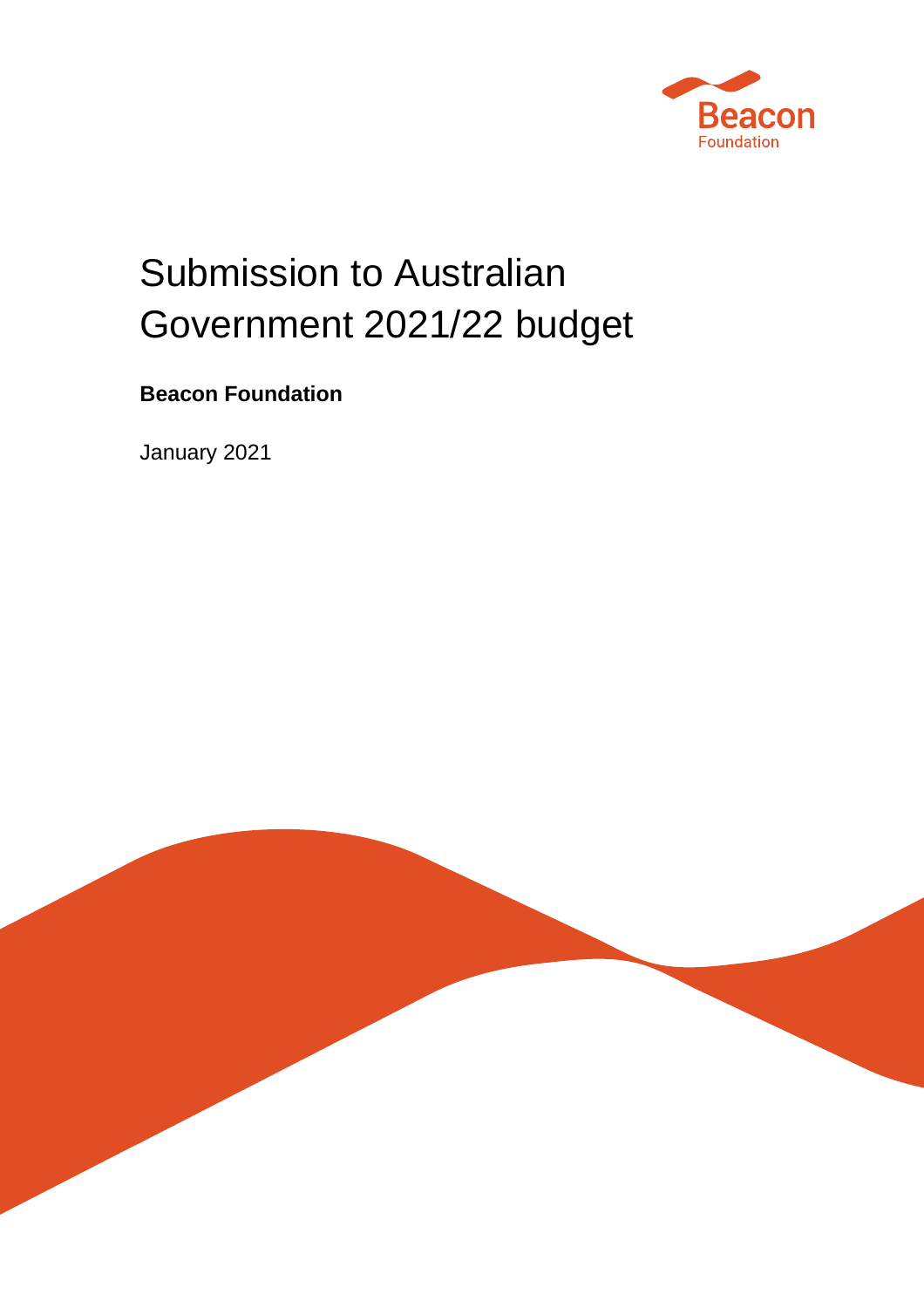#### **Introduction**

At Beacon Foundation ("Beacon") we value young people as citizens and believe they are a vital resource to our community and economic wellbeing. We believe all young people have the right to a bright future regardless of background or circumstance. In our experience, not every young person has the same level of opportunity. We want to shift the dial for young Australians to help them develop and make a successful transition into further education or meaningful employment.

Beacon has over 30 years of practical experience in designing, delivering and evaluation programs and services and place-based approaches to improve pathway outcomes for Australians from less advantaged backgrounds. Today, we continue to work across Tasmania and communities all over Australia.

Our connections with community, industry sectors and employers help us build collaboration with schools to create real world education experiences – experiences that bring work exposure and career awareness to young people. We know the world of work is changing – and change is a constant. Bringing real life relevance to schools is critical. We build connections between industries and the wider community to create relevant and practical ways for young people to relate school to potential employment pathways.

We are nearing a crisis point for young people in Tasmania. Youth unemployment is the highest in the country and issues arising from COVID-19 have exacerbated this. The state also has the lowest Grade 12 attainment in Australia, further compounding the issue.

This outlook could have severe economic impacts for the state. Tasmania has several growth industries – including advanced manufacturing, building and construction and tourism and hospitality - and forecasted skills shortages. There will be major implications for the state if a transient workforce is required to service these sectors.

Finally, the Tasmanian Government has recognised the importance of close linkages between the education sector and industry and this is an existing gap.

These challenges are complex and of National significance. They require investment from the Tasmanian and Australian Governments to inspire real, positive change.

#### **Challenge 1 – High youth unemployment**

Tasmania has the highest rates of unemployment in Australia.

In the 2016 Census, Tasmania already had the equal highest youth unemployment and COVID-19 has pushed this figure to the highest in Australia. In December 2020, the Tasmanian youth unemployment rate was 16.5% or 7500 young people (ABS 2020). This was comfortably the highest rate in the country and some sources suggest it is likely to creep over 20% in 2021.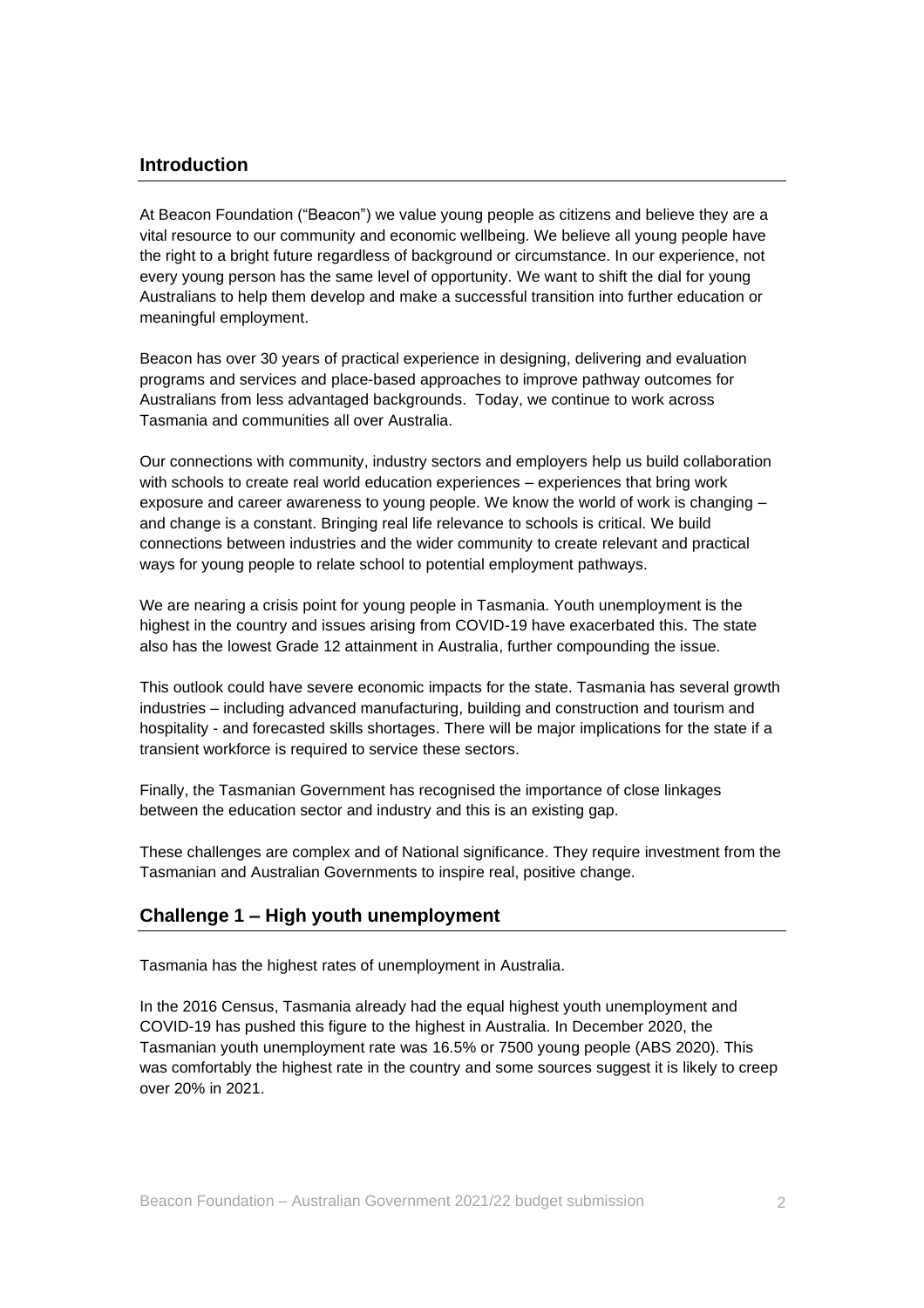COVID-19 has significantly impacted the Tasmanian industries that employ the bulk of people aged between 15 and 24. These industries include retail, accommodation and food services, (ABS 2016).

Furthermore, due to COVID impacts, there will be impacts on the cohort of young people completing their education while these industries are recovering. Those graduating in 2020, for example, will not have the same opportunity to commence work and join the labour force as those that completed education in more economically robust times.

A discussion paper by Vespignani and Yanotti in 2020 argues that this could become a compounding issue:

*"There is ample evidence showing that having been unemployed in the past increases the chances that young Australians will be unemployed again in the future; Dunsmuir et al (1989), Junankar and Wood (1992), Knights et al (2000). Chapman and Gray (2004a) found that while few and short unemployment experiences do not affect future labour market outcomes, frequent and longer unemployment experiences increase significantly the chances of a young person being unemployed and under-employed in the future*."

There are also well documented social and community issues relating to youth unemployment.

With such high numbers of young people unemployed and evidence suggesting this typically leads to longer periods of under employment, Tasmania's ability to economically recover from COVID-19 must be questioned.

Investment is therefore necessary to deliver interventions that disrupt the rising numbers of unemployed young people.

#### **Challenge 2 – Low engagement with education**

Alarmingly, Tasmania also has the lowest educational attainment levels in Australia.

In May 2020, only 53% percent of Tasmanians aged between 15 and 64 years had completed Grade 12, or an equivalent. This was comfortably the lowest of any state and the national figure was 67.8% (ABS, 2020).

There is a great divide between education and industry in Tasmania and a demonstrated need for intervention programs that engage students in further education and/or work readiness programs.

Within Tasmania's education sector, there are very few resources dedicated to finding employment outcomes and establishing pathways for students. This is generally an additional responsibility for Advanced Skills Teachers or Grade 10 Coordinators, for example.

Conversely, many businesses do not have the necessary connections with schools or sufficient understanding of how to employ young people. There is also a very real perception that many young people of a suitable age are not ready for the world of work.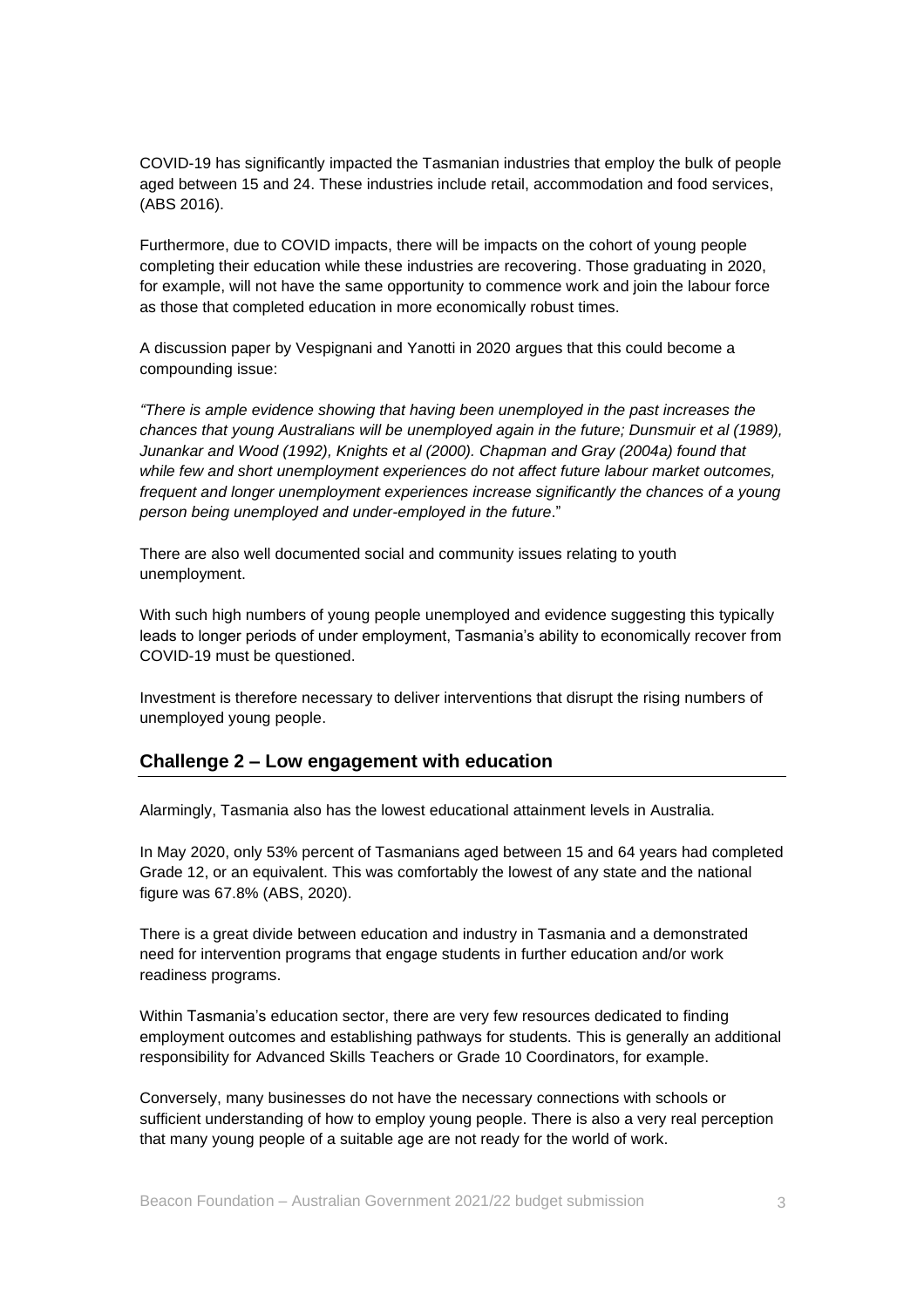The Tasmanian Department of Education acknowledges that schools require support from partner organisations to provide place-based responses to local student, industry and community circumstances.

The Department also highlights the need to 'develop a mechanism for greater information flow between industry sectors and schools, informing industry of potential employees and informing young people of apprenticeship opportunities." (Cathcart & Storey, 2018)

This can be particularly true for regional schools which often struggle to provide students with access to relevant industry information and expose students to a wider range of careers, due to limited jobs or industries in their local area.

#### **Challenge 3 – Predicted skills shortages**

In Tasmania, there is a concerning gap emerging between young people and their awareness of the industries that are growing and have expected future skill shortages.

The Tasmanian Government has identified the following as the industries with the most likely future skills shortages:

- Tourism and hospitality
- Building and construction
- Advanced manufacturing
- ICT
- Aged and disability services
- Agriculture and aquaculture
- Transport and logistics.

To service some of these sectors and better support students disengaged with the traditional curriculum, the Department of Education established 'Packages of Learning' which align with specific industries. These packages deliver core subjects in an industry relevant manner to draw a clearer line between school and work.

While this is a positive step, enrolments are currently low and there is more needed to soften expected long-term skills shortages.

Demand is already increasing for Tasmanian workers in certain industries as evidenced by the following findings from Department of Education, Skills and Employment:

- *In 2018, employers experienced greater difficulty recruiting construction trades workers, with the proportion of vacancies filled decreasing to a ten year low of 39 per cent, well below the peak of 93 per cent in 2014.*
- *In 2018, employers experienced greater difficulty recruiting engineering trades workers with the proportion of vacancies filled decreasing to a ten-year low of 34 per cent, well below the peak of 84 per cent in 2014.*

Furthermore, Tasmanian reliance on the tourism and recreation industries has been growing. Prior to COVID-19, there were significant rises in the value of the Accommodation and Food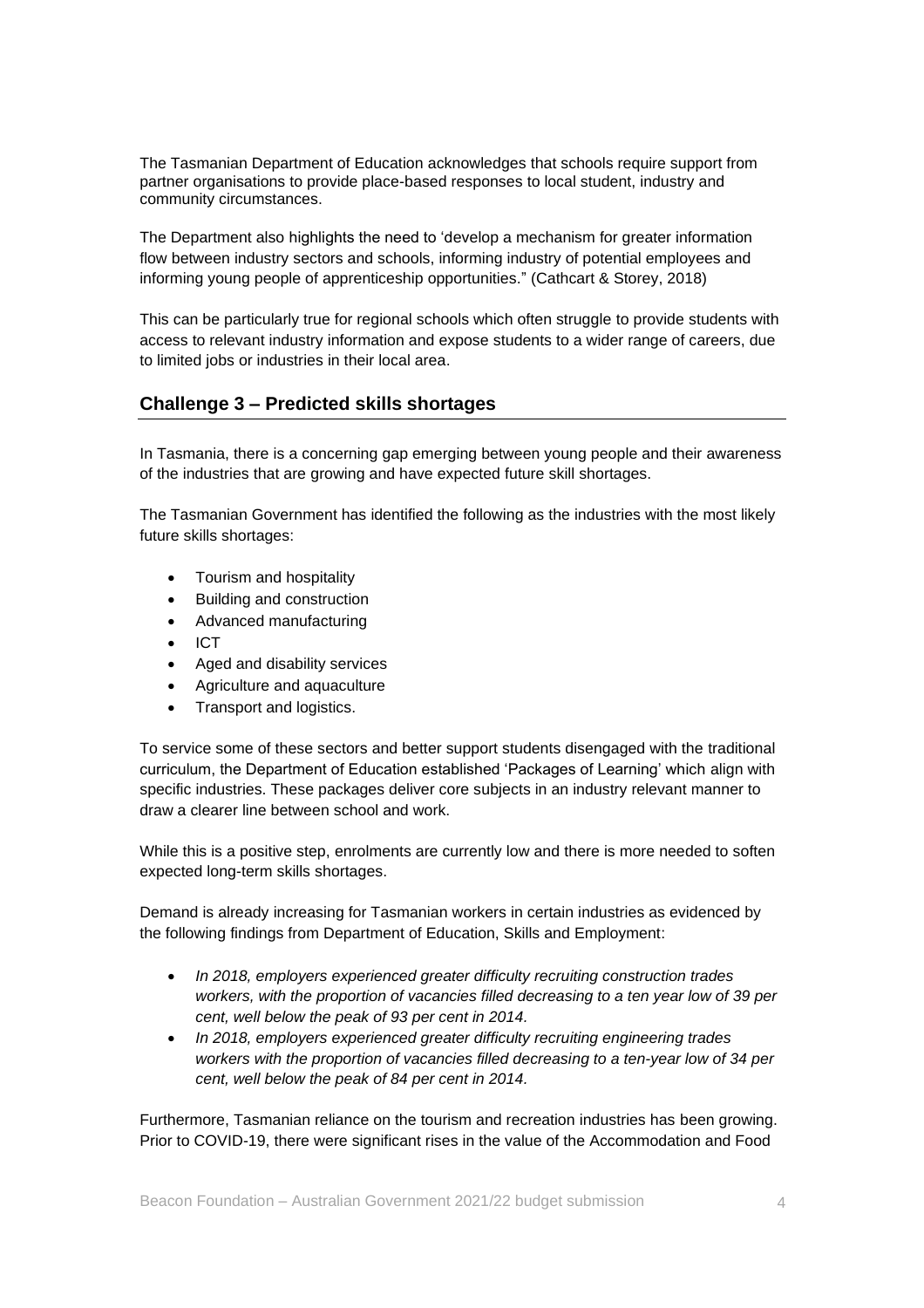Services and Arts and Recreation Services industries, which reflects growth in both discretionary spending by residents and increased tourism activity (Vespignani and Yanotti, 2020). By September 2019, Tasmania had a total of 1.32 million international and interstate visitors spending \$2.08 billion in the State (Tourism Tasmania, 2019).

While these industries have been severely impacted by COVID-19, they will also be critical to Tasmania's economic recovery.

#### **Solutions**

An unacceptable scenario looms, where Tasmania has the highest unemployment in the country but labour shortages in key industries.

Beacon Foundation is therefore urging the Australian Government to invest in mechanisms that provide clearer pathways between education and employment, particularly in Tasmania's growth industries.

This would not only have positive outcomes on employment, but also education engagement, which is in desperate need of more intervening programs. In a 2018 report from Cathcart and Storey:

*"It was highlighted that for some students the world of work is daunting and a perception that it is difficult to gain employment. While the world of work is changing (and youth unemployment an issue), there was a counter view presented by industry highlighting the 'war on talent' and challenge of finding the right people to join industry and start careers. This*  range of views suggests there is opportunity to further promote to students the range of *opportunities available (in traditional careers as well as in new/emerging industries), and for schools to engage with industry to support effective work and industry exposure."*

Furthermore, in June 2020, Beacon Foundation engaged Price Waterhouse Cooper to conduct a Landscape Review which stipulated the following:

*Intermediaries act as a vital mechanism by providing effective linkages between the supply and demand sides of youth transition to work development. Having an organisation that can align and broker multiple services and work with a range of stakeholders inevitably improves career pathways and employment outcomes for youth.*

This suggests that additional resourcing is critical to create clearer and more effective pathways for students between school and work, particularly in industries that Tasmania's economic future relies on.

The Tasmanian Government widely acknowledges that intermediary organisations can play a critical role in creating pathways for students into employment and/or further, industry relevant, education.

Beacon Foundation has been operating in Tasmania for 31 years and has the expertise, experience and community and industry connections required to positively impact these challenges and alarming trends.